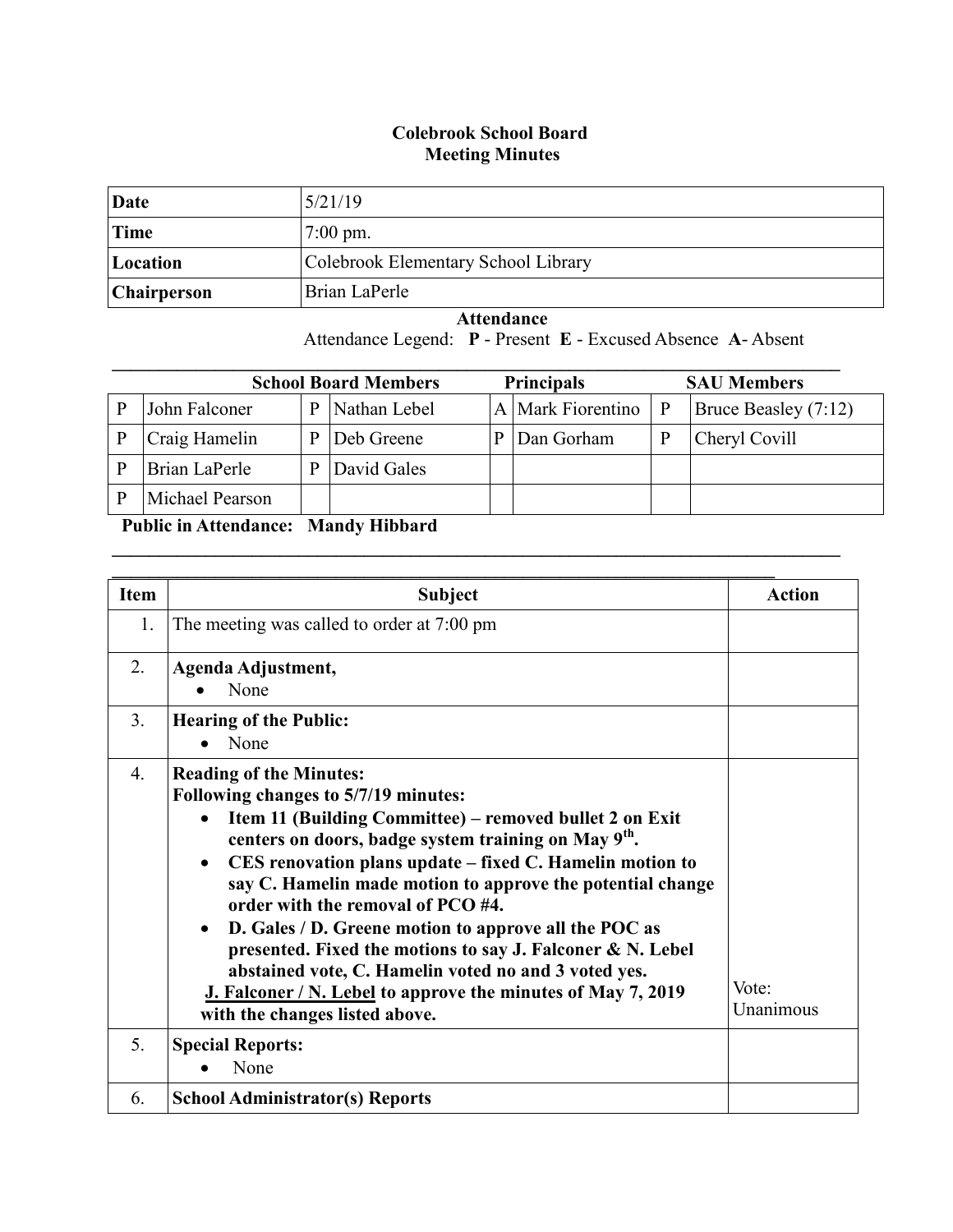|    | <b>Colebrook Elementary - Dan Gorham</b>                                                                                                        |  |
|----|-------------------------------------------------------------------------------------------------------------------------------------------------|--|
|    | Testing throughout the week.                                                                                                                    |  |
|    | National Honor Society - Thursday night.                                                                                                        |  |
|    | Middle School – Fisher Cat's Stadium had 1 bus that broke down.<br>$\bullet$                                                                    |  |
|    | As a result of the 1 bus being broke down 1 individual was unable                                                                               |  |
|    | to attend.                                                                                                                                      |  |
|    | Next week field trip<br>$\bullet$                                                                                                               |  |
|    | Things are rapping up<br>$\bullet$                                                                                                              |  |
|    | Colebrook Academy - Tom Allin for M. Fiorentino<br>$\bullet$                                                                                    |  |
|    | STAR testing has been completed at the high school.<br>$\bullet$                                                                                |  |
|    | Tillotson – Ryan Call's letter for continued funding –moved to<br>$\bullet$                                                                     |  |
|    | New Business.                                                                                                                                   |  |
|    | Graduation tickets – need to know from the board who are                                                                                        |  |
|    | attending graduation and how many tickets are needed for each                                                                                   |  |
|    | board member.                                                                                                                                   |  |
|    | Letters to senior parents have been mailed with an itinerary.<br>$\bullet$                                                                      |  |
|    | May $24th$ is going to be an Ecology day for CA in the morning.                                                                                 |  |
|    | Mrs. Dorman has arranged routes to be cleaned around town, and                                                                                  |  |
|    | then we will report back to the school for our annual spring                                                                                    |  |
|    | barbeque. At 1:00 the entire school will attend the drama                                                                                       |  |
|    | production at the Tillotson to round out the day.                                                                                               |  |
|    | Dylan Carpino and Emily Fellows joined Mr. Beasley and M.<br>$\bullet$                                                                          |  |
|    | Fiorentino at WMRHS on 5/21. This was to recognize the                                                                                          |  |
|    | valedictorian and salutatorians from the North Country Schools.                                                                                 |  |
| 7. | <b>Superintendent's Report: Bruce Beasley</b>                                                                                                   |  |
|    | The collaborative committee will meet again on June 6. The focus                                                                                |  |
|    | of the committee continues to be on governance, financials, and                                                                                 |  |
|    | curriculum.                                                                                                                                     |  |
|    | Karen Conroy and Mr. Beasley have applied to the North Country<br>$\bullet$                                                                     |  |
|    | Charitable Foundation for continued support for Carol Martin as                                                                                 |  |
|    | well as additional support for legal services, design, and<br>curriculum. We should hear back on our request in mid-June.                       |  |
|    |                                                                                                                                                 |  |
|    | There are two sub-groups that meet regularly. One is charged with<br>$\bullet$<br>programs, curriculum, and course offerings while the other is |  |
|    | more focused on governance and interstate options.                                                                                              |  |
|    | The state GEAR UP meeting is on May 29 <sup>th</sup> at the Mountain View<br>$\bullet$                                                          |  |
|    | Grand in Whitefield. Mr. Beasley anticipates that Mark and Diane                                                                                |  |
|    | will be joining other SAU 7 representatives at this conference.                                                                                 |  |
|    | The national conference is in San Francisco in July. Jayden                                                                                     |  |
|    | Hodge and her mother, Ashley, will be attending the national                                                                                    |  |
|    | conference as well.                                                                                                                             |  |
|    | Mr. Beasley attended the Art Show held in Canaan. The work was<br>$\bullet$                                                                     |  |
|    | terrific. Michelle Johnson and the other art teachers in the area                                                                               |  |
|    | did a great job putting this show together.                                                                                                     |  |
|    | Mr. Beasley was unable to attend the CES music concert but                                                                                      |  |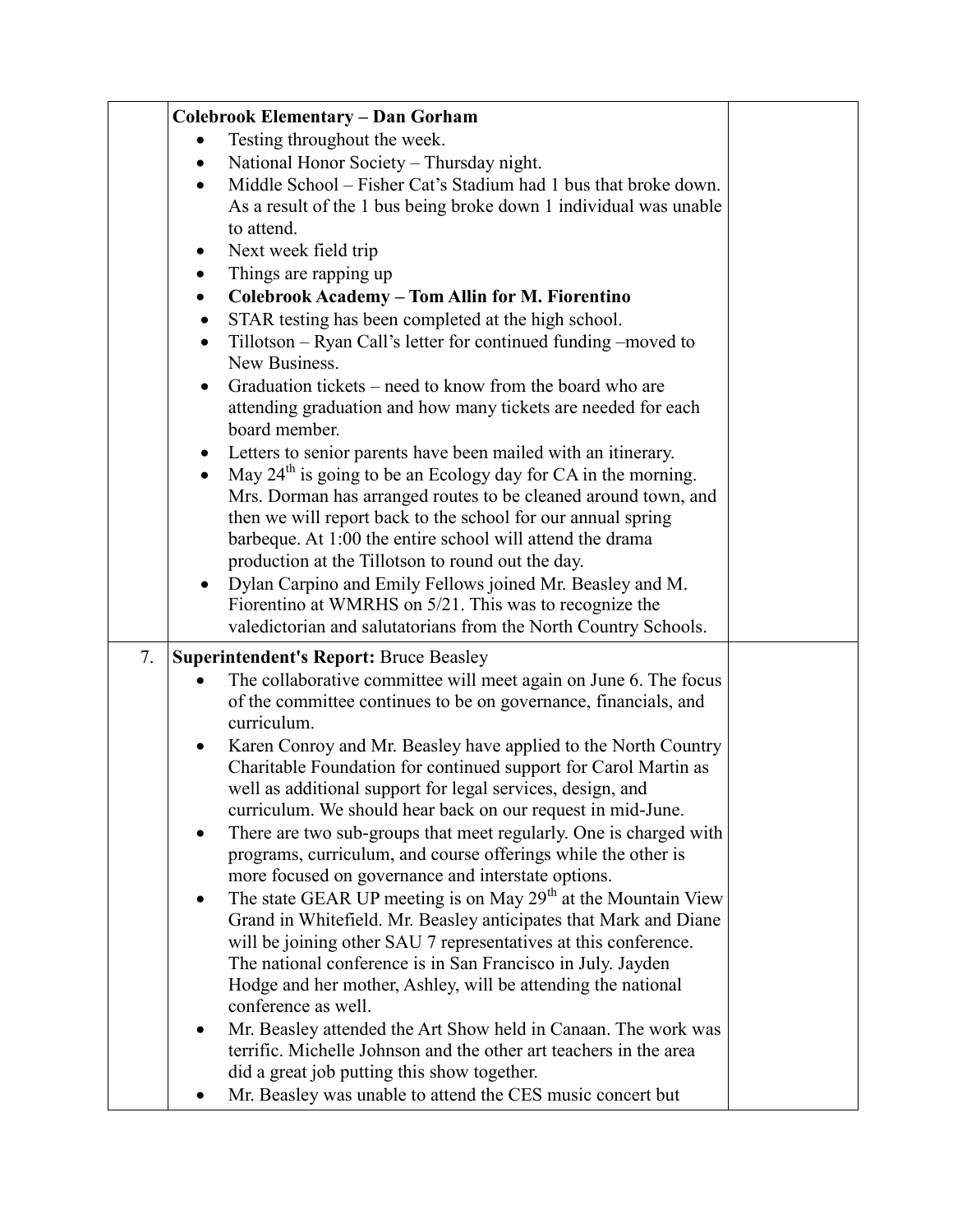|     | heard it was wonderful.<br>There is a concert on 5/22 in Pittsburg that will involve a few CA<br>chorus students.<br>Mr. Beasley joined M. Fiorentino at the North Country Scholars<br>program with is sponsored annually by NCES.<br>Dylan Carpino and Emily Fellows have been recognized as<br>Valedictorian and Salutatorian of the 2019 graduating class.<br>Austin Keyser and Cassandra Amey were also recognized at the<br>same event from Pittsburg.<br>Have been successful in hiring a Business teacher.<br>Softball teams are doing well. |
|-----|-----------------------------------------------------------------------------------------------------------------------------------------------------------------------------------------------------------------------------------------------------------------------------------------------------------------------------------------------------------------------------------------------------------------------------------------------------------------------------------------------------------------------------------------------------|
| 8.  | <b>Business Administrator's Report: Cheryl Covill</b><br>Received the contract from Hebert's and will go to the Attorney<br>and B. Beasley and C. Covill will sit down with it.                                                                                                                                                                                                                                                                                                                                                                     |
| 9.  | <b>NH School Board Association Business: John Falconer</b><br>Training this Thursday on Legislator updates.<br>C. Hamelin mentioned how good the trainings are put together.                                                                                                                                                                                                                                                                                                                                                                        |
| 10. | Co-Curricular Committee Report: Brian LaPerle<br><b>B. Beasley mentioned the following:</b><br>Set up a date to hire an Athletic Director.<br>Have on next agenda to allow Superintendent to nominate a<br>stipend fee for employees for the summer.                                                                                                                                                                                                                                                                                                |
| 11. | <b>Building Committee: Craig Hamelin</b><br>3 sceneries for the flexible study. C. Hamelin talked briefly on the<br>different sceneries.                                                                                                                                                                                                                                                                                                                                                                                                            |
| 12. | <b>Policy Committee Report: Deb Greene</b><br>Next meeting is May $30^{th}$ at 6:00 p.m. – working on the (I's)<br>policies                                                                                                                                                                                                                                                                                                                                                                                                                         |
| 13. | <b>Support Staff Committee Report: Michael Pearson</b><br><b>B. Beasley mentioned the following:</b><br>Staff members rate of pay and use the scale that was discussed at<br>a previous meeting.                                                                                                                                                                                                                                                                                                                                                    |
| 14. | <b>Negotiations Committee Report: John Falconer</b><br>None                                                                                                                                                                                                                                                                                                                                                                                                                                                                                         |
| 15. | <b>Curriculum Committee Report: David Gales</b><br>None                                                                                                                                                                                                                                                                                                                                                                                                                                                                                             |
| 16. | <b>Technology Committee Report: David Gales</b><br>Will be setting up a meeting.<br>Administrator will be meeting on May $28th$ to look at the policy                                                                                                                                                                                                                                                                                                                                                                                               |
| 17. | <b>Regional Committee Report: Brian LaPerle</b><br>There are $2$ sub-groups $-1$ group is building the program and                                                                                                                                                                                                                                                                                                                                                                                                                                  |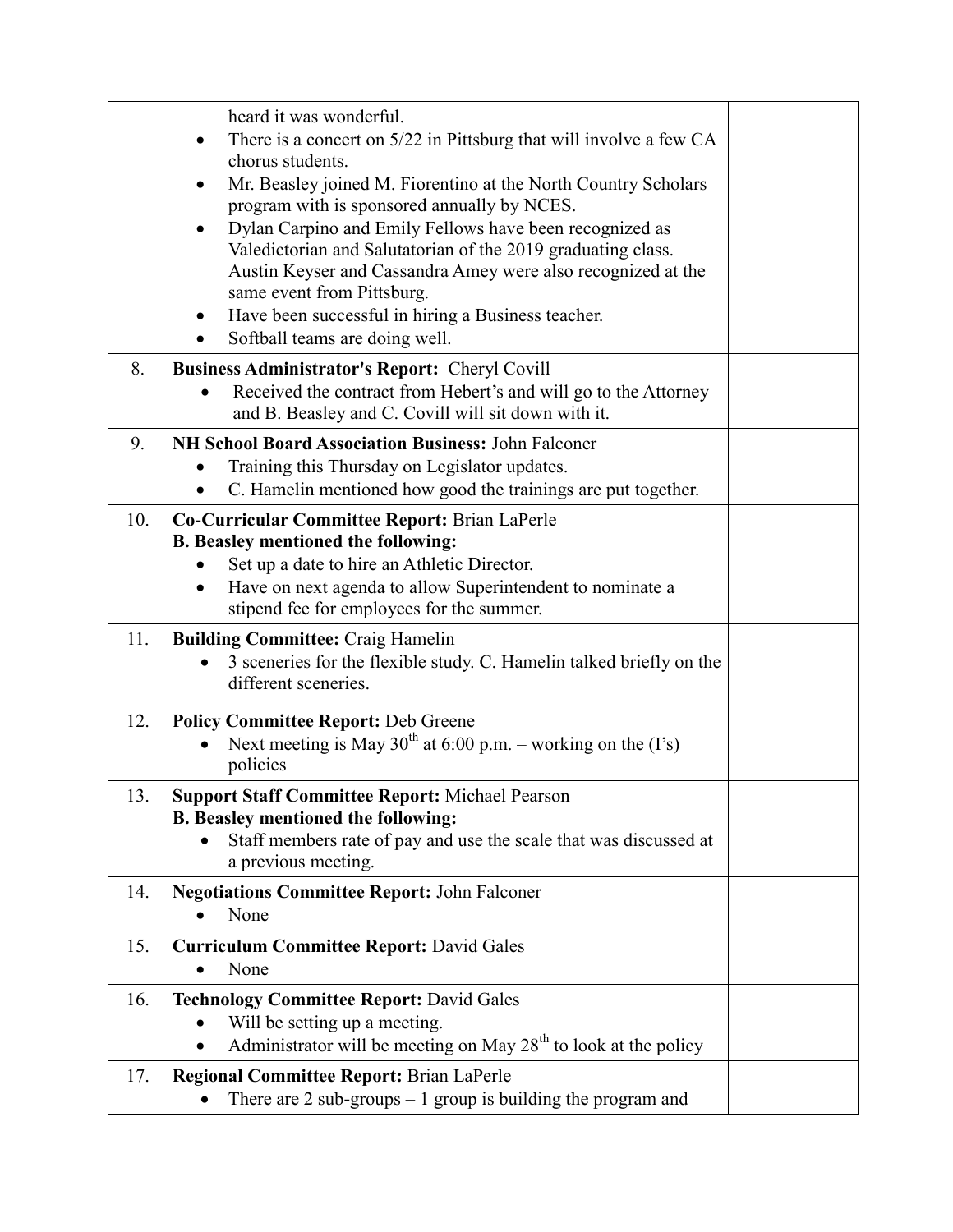|                                                                             | what does it look like and the other group will be working on<br>governance.<br>Pittsburg voted 5/0 on Consolidation of Schools will go back to<br>$\bullet$<br>the table.                                                                                                                                                                                                                                                                                                                                                                                                                                                                                                                                                                                                                                                                                                                                                                                                                                                                                                                                                                                    |                             |  |
|-----------------------------------------------------------------------------|---------------------------------------------------------------------------------------------------------------------------------------------------------------------------------------------------------------------------------------------------------------------------------------------------------------------------------------------------------------------------------------------------------------------------------------------------------------------------------------------------------------------------------------------------------------------------------------------------------------------------------------------------------------------------------------------------------------------------------------------------------------------------------------------------------------------------------------------------------------------------------------------------------------------------------------------------------------------------------------------------------------------------------------------------------------------------------------------------------------------------------------------------------------|-----------------------------|--|
| 18.                                                                         | <b>Unfinished Business:</b><br>Update: Security improvements update $-C$ . Covill mentioned<br>everything has been installed and the window film has been<br>completed.                                                                                                                                                                                                                                                                                                                                                                                                                                                                                                                                                                                                                                                                                                                                                                                                                                                                                                                                                                                       |                             |  |
| 19.                                                                         | <b>New Business:</b><br><b>Staffing Update:</b><br>o With Mandy Hibbard moved to Non-Public Session<br>B. Beasley would like to nominate Matthew Materio for<br>$\circ$<br>the Business teacher position.<br>C. Hamelin / D. Gales motion to accept B. Beasley nomination<br>of Matthew Materio to fill the Business teacher position.<br>Secretary assignments will be split as follows:<br>$\circ$<br>Donna Lawton will work 3 days a week<br>Jessica Dagesse will work 2 days a week<br>Assistant Principal position - B. Beasley will work with Kim<br>Wheelock to see if she would like to continue with this position<br>and to see what the roles will be as an Assistant principal.<br>2019-2020 Schedule update – B. Beasley went over Block 1 and<br>$\bullet$<br>Block 2. Looking at what classrooms are available.<br>Summer meeting dates as follows:<br>June dates as planned<br>$\circ$<br>July $23^{\text{rd}}$<br>$\circ$<br>August $6^{th}$ & August $20^{th}$<br>$\circ$<br>SAU meeting August 15 <sup>th</sup><br>O<br>Tillotson – Ryan Call letter for continued funding<br>J. Falconer / D. Gales motion to accept Ryan Call letter for | Vote:<br>Unanimous<br>Vote: |  |
|                                                                             | continued funding through the Tillotson North Country<br><b>Foundation.</b>                                                                                                                                                                                                                                                                                                                                                                                                                                                                                                                                                                                                                                                                                                                                                                                                                                                                                                                                                                                                                                                                                   | Unanimous                   |  |
| 20.                                                                         | <b>Other Business:</b><br>C. Hamelin / D. Greene to enter into Non-Public Session at<br>8:01 p.m. in accordance with RSA 91-A:3,(a) Student Matter<br>Roll Call Vote: J. Falconer – yes; D. Gales – yes; D. Greene-yes;<br>C. Hamelin – yes; B. LaPerle – yes; M. Pearson-yes; N. Lebel – yes                                                                                                                                                                                                                                                                                                                                                                                                                                                                                                                                                                                                                                                                                                                                                                                                                                                                 | Roll Call Vote              |  |
|                                                                             | M. Hibbard and C. Covill were invited into the nonpublic session                                                                                                                                                                                                                                                                                                                                                                                                                                                                                                                                                                                                                                                                                                                                                                                                                                                                                                                                                                                                                                                                                              |                             |  |
| <b>Respectfully Submitted</b><br>Dorothy Uran<br><b>CSB Recording Clerk</b> |                                                                                                                                                                                                                                                                                                                                                                                                                                                                                                                                                                                                                                                                                                                                                                                                                                                                                                                                                                                                                                                                                                                                                               |                             |  |